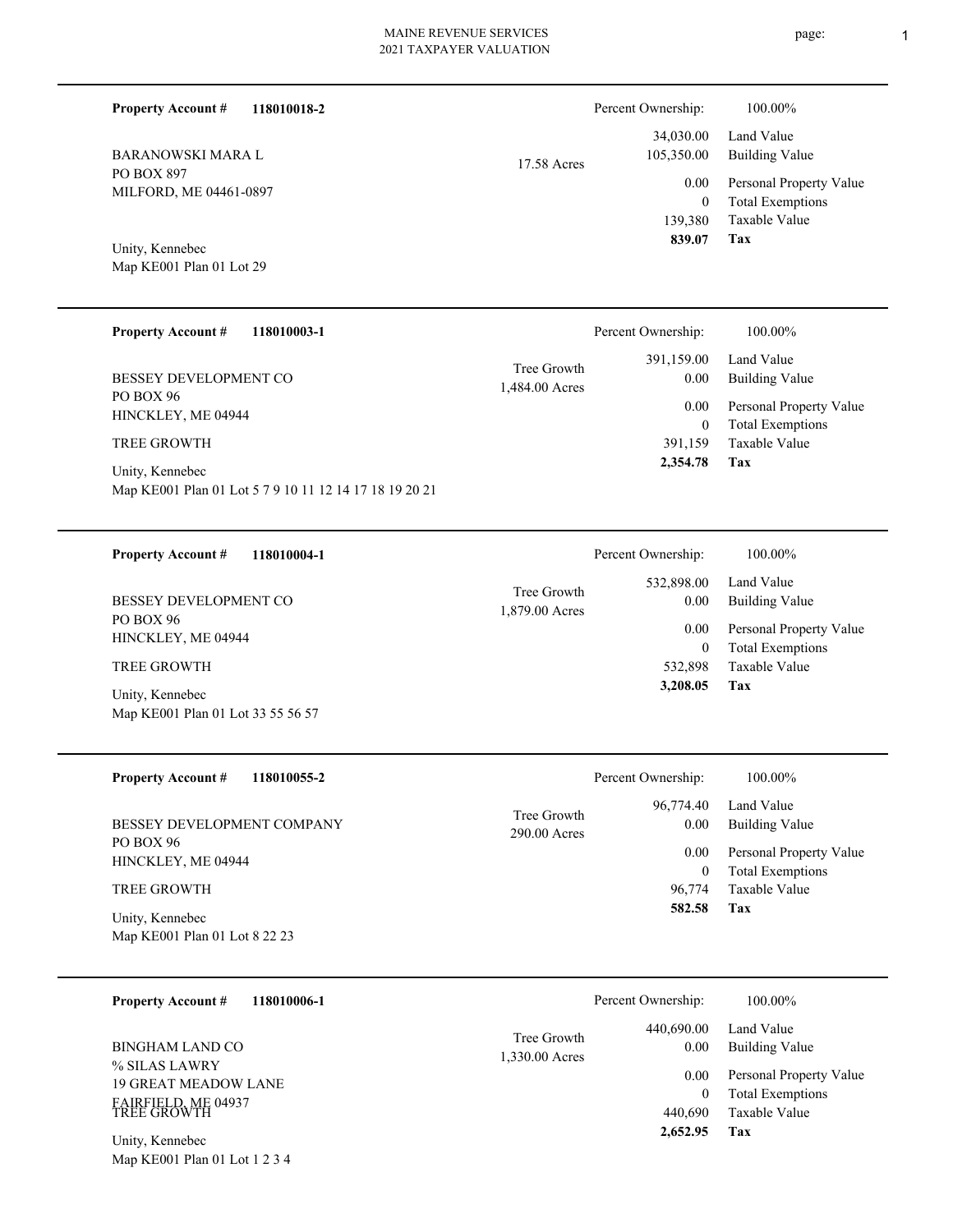0.55 Acres

**118010050-1**

| BOIVIN RONALD R & CAROL A |
|---------------------------|
| 12 HARMONY DR             |
| STANDISH, ME 04084        |

Map KE001 Plan 01 Lot 15.1 Unity, Kennebec

**Property Account #**

| <b>Property Account #</b><br>118010065-1      | Percent Ownership:                 | 100.00%                                            |
|-----------------------------------------------|------------------------------------|----------------------------------------------------|
| <b>CARSON KAREN &amp; JOSEPH</b>              | 17,990.00<br>0.00<br>$10.00$ Acres | Land Value<br>Building Value                       |
| 743 BROOKS ROAD<br><b>KNOX, ME 04986</b>      | 0.00<br>$\mathbf{0}$               | Personal Property Value<br><b>Total Exemptions</b> |
|                                               | 17.990                             | Taxable Value                                      |
| Unity, Kennebec<br>Map KE001 Plan 01 Lot 32.3 | 108.30                             | Tax                                                |

| 118010009-1<br><b>Property Account #</b>                                                                                                            | Percent Ownership:               | 100.00%                                                                    |
|-----------------------------------------------------------------------------------------------------------------------------------------------------|----------------------------------|----------------------------------------------------------------------------|
|                                                                                                                                                     | 352,510.00                       | Land Value                                                                 |
| CENTRAL MAINE POWER CO                                                                                                                              | 0.00                             | Building Value                                                             |
| %AVANGRID MANAGEMENT<br>COMPANY-LOCAL TA<br>ONE CITY CENTER, 5TH FLOOR<br>DISTRIBUTION SYSTEM<br>PORTLAND, ME 04101<br>Unity, Kennebec<br>Map KE001 | 0.00<br>0<br>352.510<br>2,122.11 | Personal Property Value<br><b>Total Exemptions</b><br>Taxable Value<br>Tax |

| <b>Property Account #</b><br>118010058-1      | Percent Ownership:                               | 100.00%                                                        |
|-----------------------------------------------|--------------------------------------------------|----------------------------------------------------------------|
| CHICK FREEMAN T                               | 8,064.00<br>Tree Growth<br>0.00<br>$21.00$ Acres | Land Value<br><b>Building Value</b>                            |
| 97 CHICK ROAD<br>INDUSTRY, ME 04938           | 0.00                                             | Personal Property Value<br><b>Total Exemptions</b><br>$\theta$ |
|                                               | 8.064                                            | Taxable Value                                                  |
| Unity, Kennebec<br>Map KE001 Plan 01 Lot 53.1 | 48.55                                            | Tax                                                            |

| 118010029-4<br><b>Property Account #</b>      | Percent Ownership:                       | 100.00%                                            |
|-----------------------------------------------|------------------------------------------|----------------------------------------------------|
| <b>HUESTON ROBERT</b>                         | 65,760.00<br>239,350.00<br>$65.30$ Acres | Land Value<br><b>Building Value</b>                |
| 965 WATERVILLE ROAD<br><b>UNITY, ME 04988</b> | 0.00<br>0                                | Personal Property Value<br><b>Total Exemptions</b> |
|                                               | 305,110                                  | Taxable Value                                      |
| Unity, Kennebec<br>Map KE001 Plan 01 Lot 26   | 1,836.76                                 | Tax                                                |

**Tax**

 8,880 0

 8,880.00 0.00 0.00

Percent Ownership:  $100.00\%$ 

 **53.46**

Taxable Value Total Exemptions Personal Property Value

Building Value Land Value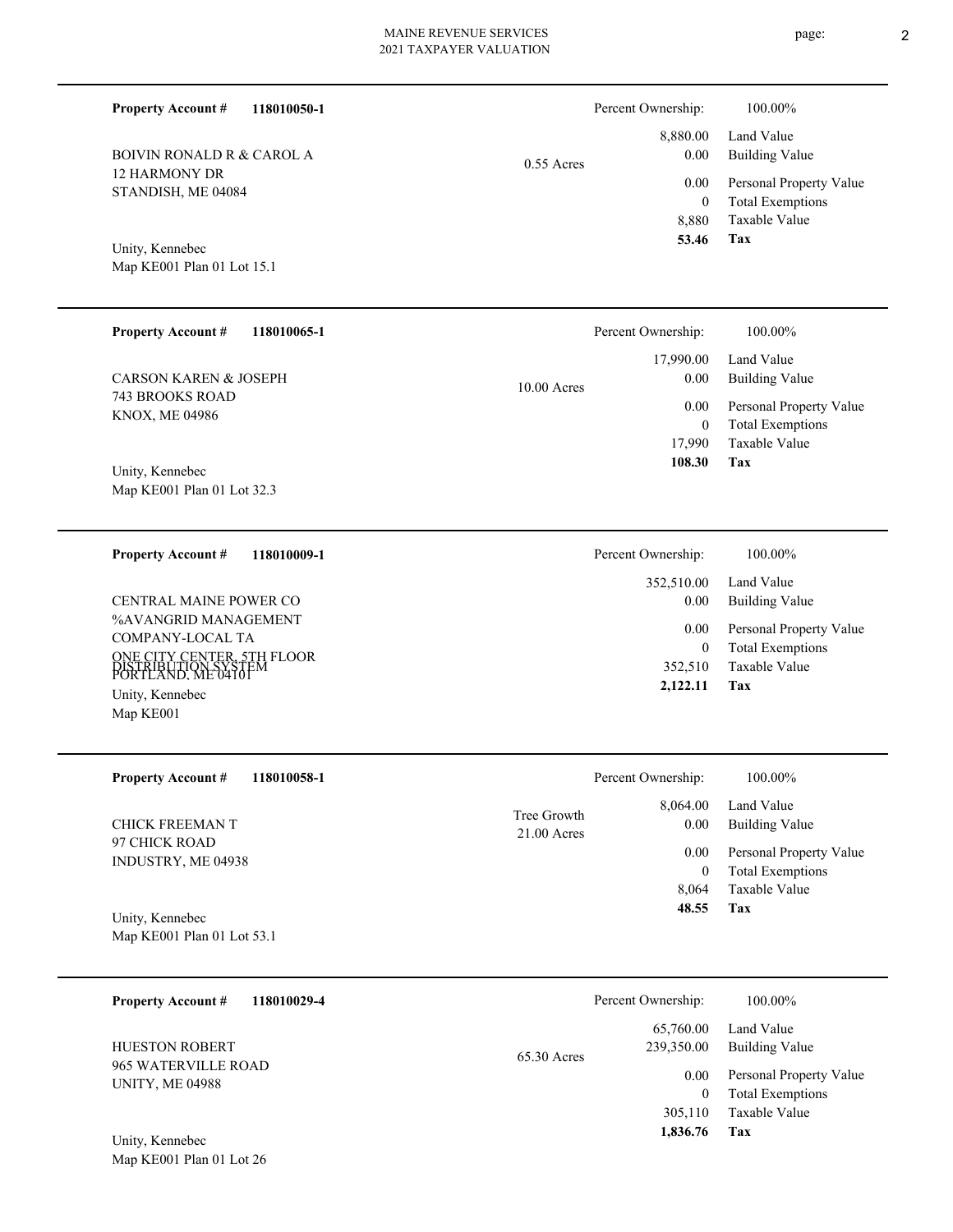#### **118010005P-1 Property Account #**

229 NORWEST DR NORWOOD, MA 02062-1479 KNOWLES PHILLIP A

Map KE001 Plan 01 Lot 32.1

 $\ensuremath{\text{M/E}}$ 

Map KE001 Unity, Kennebec

| Percent Ownership: | 100.00%                                              |
|--------------------|------------------------------------------------------|
|                    | 0.00 Land Value<br>0.00 Building Value               |
|                    | 7,000.00 Personal Property Value<br>Total Exemptions |

**Tax 42.14** Taxable Value 7,000 Total Exemptions  $\mathbf{0}$ 

| <b>Property Account #</b><br>118010032-3 | Percent Ownership:                    | 100.00%                                            |
|------------------------------------------|---------------------------------------|----------------------------------------------------|
| KVINDIS MARY SERENA                      | 28,790.00<br>186,060.00<br>9.70 Acres | Land Value<br>Building Value                       |
| 485 HENSON RD<br>BRISTOL, TN 37620       | 0.00<br>$\mathbf{0}$                  | Personal Property Value<br><b>Total Exemptions</b> |
| Unity, Kennebec                          | 214,850<br>1,293.40                   | Taxable Value<br>Tax                               |
| Map KE001 Plan 01 Lot 27 28              |                                       |                                                    |

| 118010013-1<br><b>Property Account #</b>    | Percent Ownership: | 100.00%                 |
|---------------------------------------------|--------------------|-------------------------|
|                                             | 11,200.00          | Land Value              |
| LANE RICHARD A                              | 0.00<br>4.00 Acres | <b>Building Value</b>   |
| 4530 13TH WAY NE<br>ST PETERSBURG, FL 33703 | 0.00               | Personal Property Value |
|                                             | $\mathbf{0}$       | <b>Total Exemptions</b> |
|                                             | 11.200             | Taxable Value           |
| Unity, Kennebec                             | 67.42              | Tax                     |
| Map KE001 Plan 01 Lot 52                    |                    |                         |

| <b>Property Account #</b><br>118010063-1                  | Percent Ownership:          | 100.00%                                                             |
|-----------------------------------------------------------|-----------------------------|---------------------------------------------------------------------|
|                                                           | 0.00                        | Land Value                                                          |
| MAINE RSA #1 INC                                          | 137,100.00                  | <b>Building Value</b>                                               |
| C/O DUFF & PHELPS LLC<br>PO BOX 2629<br>ADDISON, TX 75001 | 0.00<br>$\Omega$<br>137,100 | Personal Property Value<br><b>Total Exemptions</b><br>Taxable Value |
| Unity, Kennebec                                           | 825.34                      | Tax                                                                 |
| Map KE001 Plan 01 Lot 23                                  |                             |                                                                     |

| 118010057-4<br><b>Property Account #</b>       | Percent Ownership:                    | 100.00%                                            |
|------------------------------------------------|---------------------------------------|----------------------------------------------------|
| MICHAUD STACI M                                | 24,360.00<br>137,970.00<br>3.05 Acres | Land Value<br><b>Building Value</b>                |
| 1157 WATERVILLE ROAD<br><b>UNITY, ME 04988</b> | 0.00<br>$\theta$                      | Personal Property Value<br><b>Total Exemptions</b> |
|                                                | 162,330                               | Taxable Value                                      |
| Unity, Kennebec                                | 977.23                                | Tax                                                |

page: 3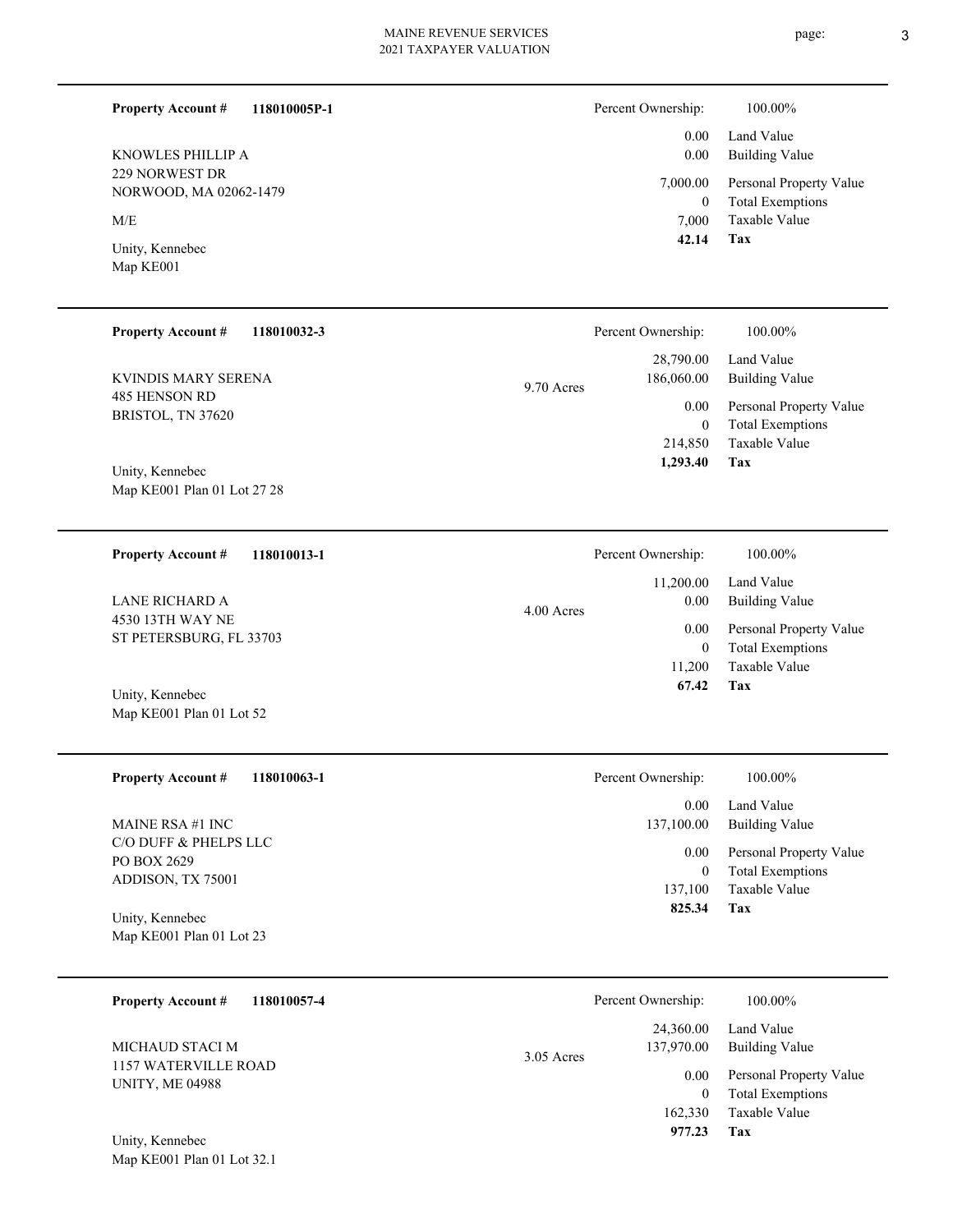**118010025-3 Property Account #**

332 BELFAST ROAD KNOX, ME 04986 MONTMINY LORI & DAVID

Map KE001 Plan 01 Lot 47 Unity, Kennebec

Map KE001 Plan 01 Lot 31

| <b>Property Account #</b><br>118010025-4         | Percent Ownership:             | 50.00%                                             |
|--------------------------------------------------|--------------------------------|----------------------------------------------------|
| <b>MONTMINY LORI TRUSTEE</b>                     | 1,330.00<br>0.00<br>4.00 Acres | Land Value<br>Building Value                       |
| <b>332 BELFAST ROAD</b><br><b>KNOX, ME 04986</b> | 0.00<br>0                      | Personal Property Value<br><b>Total Exemptions</b> |
|                                                  | 1,330                          | Taxable Value                                      |
| Unity, Kennebec                                  | 8.01                           | Tax                                                |
| Map KE001 Plan 01 Lot 47                         |                                |                                                    |

**118010017-1 Tax** Taxable Value Total Exemptions Personal Property Value Building Value Land Value 71 PALMER RD UNITY TOWNSHIP, ME 04988 **Property Account #** Unity, Kennebec MYRICK RALPH M & JEAN I 51,250 0  **308.53** 51,250.00 0.00 0.00 60.03 Acres Percent Ownership:  $100.00\%$ 

| <b>Property Account #</b><br>118010041-1                  | Percent Ownership:                   | 100.00%                                                             |
|-----------------------------------------------------------|--------------------------------------|---------------------------------------------------------------------|
| <b>MYRICK RALPH M &amp; JEAN I</b><br><b>71 PALMER RD</b> | 25,660.00<br>15,070.00<br>5.00 Acres | Land Value<br>Building Value                                        |
| UNITY TOWNSHIP, ME 04988                                  | 0.00<br>25,000                       | Personal Property Value<br><b>Total Exemptions</b><br>Taxable Value |
| Unity, Kennebec                                           | 15,730<br>94.69                      | Tax                                                                 |
| Map KE001 Plan 01 Lot 30.1<br>Homestead Exemption \$25000 |                                      |                                                                     |

**118010008P-4 Tax** Taxable Value Total Exemptions Personal Property Value Building Value Land Value % HARDING & CARBONE INC 1235 NORTH LOOP WEST, SUITE 205 HOUSTON, TX 77008 M/E **Property Account #** Unity, Kennebec NEW ENGLAND WASTE SERVICES OF 643,594 1,428,136  **3,874.44** 0.00 0.00 2,071,730.00 Percent Ownership:  $100.00\%$ 

Map KE001 BETE \$1428136

| iip: | 50.00% |  |
|------|--------|--|

|              | Percent Ownership: | 50.00%                  |
|--------------|--------------------|-------------------------|
|              |                    | 1,330.00 Land Value     |
| $4.00$ Acres | 0.00               | <b>Building Value</b>   |
|              | $0.00\,$           | Personal Property Value |
|              | $\theta$           | <b>Total Exemptions</b> |
|              | 1.330              | Taxable Value           |
|              | 8.01               | Tax                     |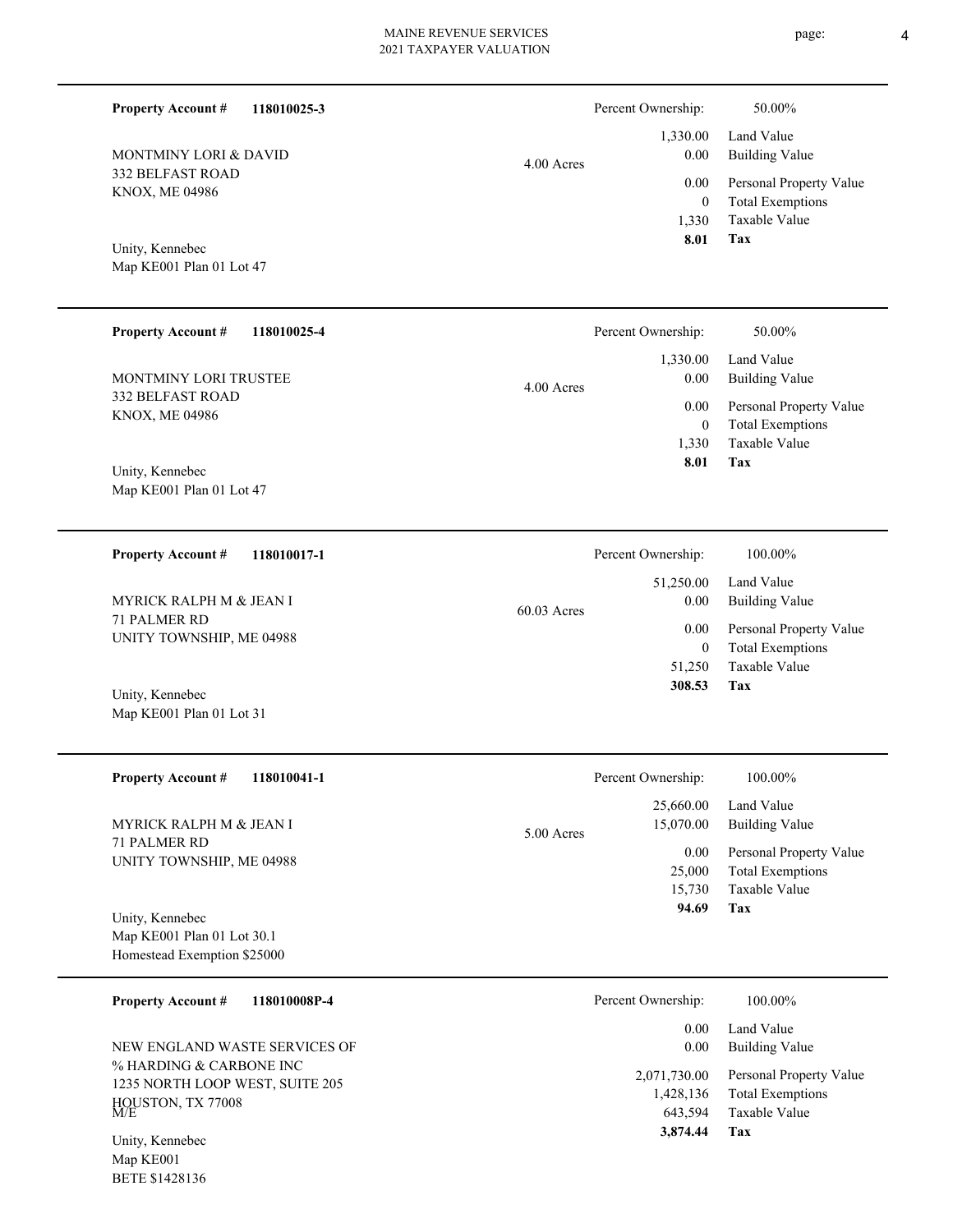| <b>Property Account #</b><br>118010014-4                                                                                                                                |                             | Percent Ownership:                                                      | 100.00%                                                                                                                  |
|-------------------------------------------------------------------------------------------------------------------------------------------------------------------------|-----------------------------|-------------------------------------------------------------------------|--------------------------------------------------------------------------------------------------------------------------|
| NEW ENGLAND WASTE SERVICES OF<br>% HARDING & CARBONE INC<br>1235 NORTH LOOP WEST, SUITE 205<br>HOUSTON, TX 77008<br>Unity, Kennebec<br>Map KE001 Plan 01 Lot 24 25      |                             | 42,220.00<br>0.00                                                       | Land Value<br><b>Building Value</b>                                                                                      |
|                                                                                                                                                                         | 52.98 Acres                 | 0.00<br>$\boldsymbol{0}$<br>42,220<br>254.16                            | Personal Property Value<br><b>Total Exemptions</b><br>Taxable Value<br>Tax                                               |
| <b>Property Account #</b><br>118010021-4                                                                                                                                |                             | Percent Ownership:                                                      | 100.00%                                                                                                                  |
| NEW ENGLAND WASTE SERVICES OF<br>% HARDING & CARBONE INC<br>1235 NORTH LOOP WEST, SUITE 205<br>HOUSTON, TX 77008<br>Unity, Kennebec<br>Map KE001 Plan 01 Lot 41 41.1 44 | Tree Growth<br>274.30 Acres | 175,582.00<br>273,620.00<br>0.00<br>$\mathbf{0}$<br>449,202<br>2,704.20 | Land Value<br><b>Building Value</b><br>Personal Property Value<br><b>Total Exemptions</b><br><b>Taxable Value</b><br>Tax |
| <b>Property Account #</b><br>118010052-4                                                                                                                                |                             | Percent Ownership:                                                      | 100.00%                                                                                                                  |
| NEW ENGLAND WASTE SERVICES OF<br>% HARDING & CARBONE INC<br>1235 NORTH LOOP WEST, SUITE 205<br>HOUSTON, TX 77008<br>Unity, Kennebec<br>Map KE001 Plan 01 Lot 36 37 38   | 8.30 Acres                  | 16,850.00<br>0.00<br>0.00<br>$\mathbf{0}$<br>16,850<br>101.44           | Land Value<br><b>Building Value</b><br>Personal Property Value<br><b>Total Exemptions</b><br>Taxable Value<br>Tax        |
| <b>Property Account #</b><br>118010053-3                                                                                                                                |                             | Percent Ownership:                                                      | 100.00%                                                                                                                  |
| NEW ENGLAND WASTE SYSTEMS                                                                                                                                               |                             | 0.00<br>987,990.00                                                      | Land Value<br><b>Building Value</b>                                                                                      |

% HARDING & CARBONE 1235 NORTH LOOP WEST SUITE 205 HOUSTON, TX 77008

Map KE001 Plan 01 Lot 41 Other Exempt property Unity, Kennebec

| <b>Property Account #</b><br>118010060-1             |            | Percent Ownership:     | 100.00%                                                             |
|------------------------------------------------------|------------|------------------------|---------------------------------------------------------------------|
| NUTTING TYREL JACOB                                  | 7.00 Acres | 26,990.00<br>78,270.00 | Land Value<br>Building Value                                        |
| <b>207 REYNOLDS ROAD</b><br>UNITY TOWNSHIP, ME 04988 |            | 0.00<br>0<br>105,260   | Personal Property Value<br><b>Total Exemptions</b><br>Taxable Value |
| Unity, Kennebec                                      |            | 633.67                 | Tax                                                                 |

**Tax 0.00**

 $\mathbf 0$ 987,990

Taxable Value Total Exemptions 0.00 Personal Property Value

Map KE001 Plan 01 Lot 54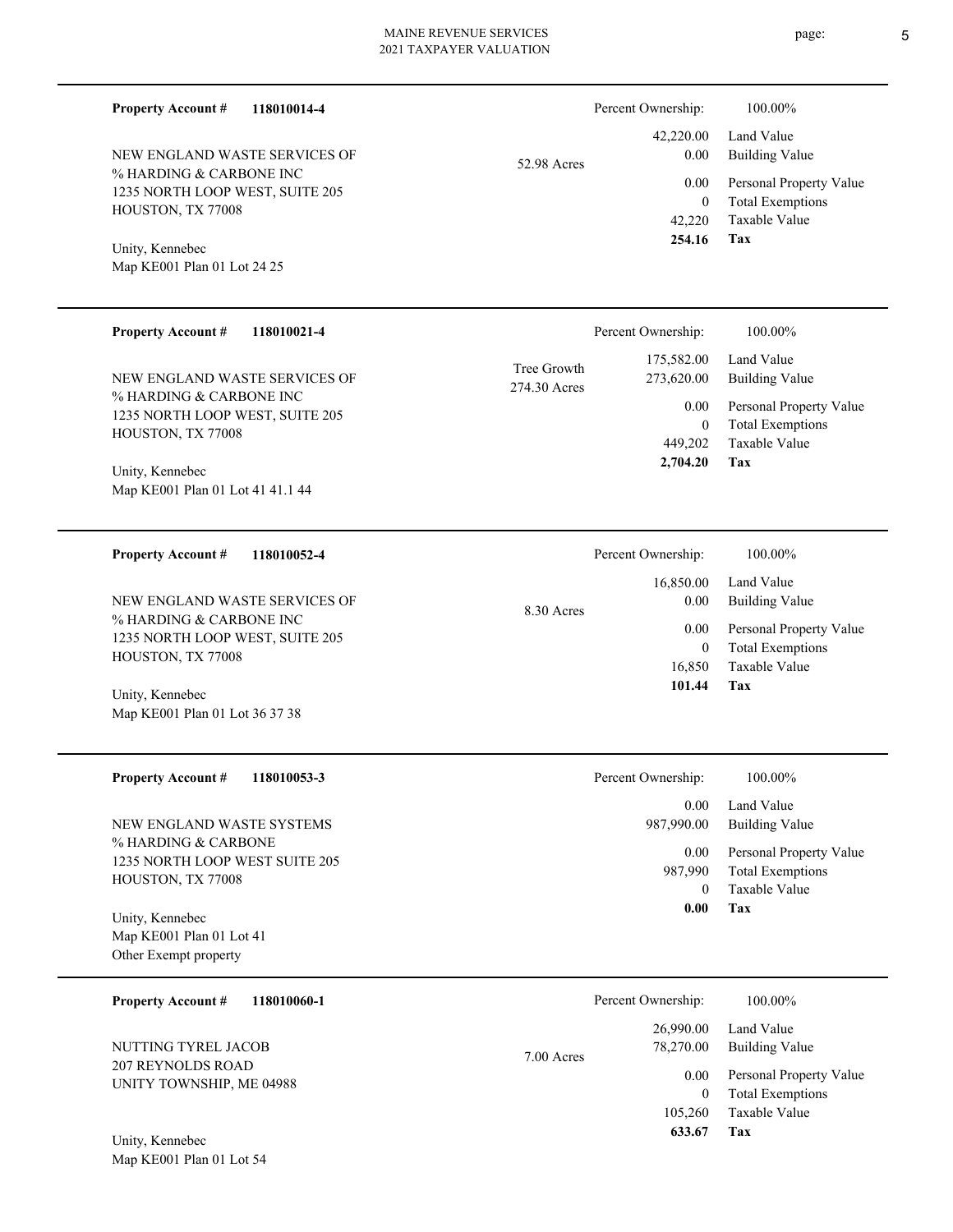| × |
|---|
|---|

| 118010007-2<br><b>Property Account #</b>              |              | Percent Ownership:                    | 100.00%                                                                           |
|-------------------------------------------------------|--------------|---------------------------------------|-----------------------------------------------------------------------------------|
| PARSONS DANIEL                                        | $0.78$ Acres | 21,440.00<br>54,400.00                | Land Value<br><b>Building Value</b>                                               |
| <b>29 PALMER ROAD</b><br><b>UNITY, ME 04988</b>       |              | 0.00<br>$\overline{0}$<br>75,840      | Personal Property Value<br><b>Total Exemptions</b><br><b>Taxable Value</b>        |
| Unity, Kennebec<br>Map KE001 Plan 01 Lot 30.2         |              | 456.56                                | Tax                                                                               |
| <b>Property Account #</b><br>118010011-2              |              | Percent Ownership:                    | 100.00%                                                                           |
| PARSONS DANIEL L & BONNIE L                           | 4.66 Acres   | 30,430.00<br>69,830.00                | Land Value<br><b>Building Value</b>                                               |
| <b>29 PALMER ROAD</b><br>UNITY TOWNSHIP, ME 04988     |              | 0.00<br>$\theta$<br>100,260<br>603.57 | Personal Property Value<br><b>Total Exemptions</b><br><b>Taxable Value</b><br>Tax |
| Unity, Kennebec<br>Map KE001 Plan 01 Lot 31.1 39.1 40 |              |                                       |                                                                                   |
| <b>Property Account #</b><br>118010062-2              |              | Percent Ownership:                    | 100.00%                                                                           |
| PARSONS THERESA & BLAINE II                           | $4.00$ Acres | 25,000.00<br>7,210.00                 | Land Value<br><b>Building Value</b>                                               |
| 140 STAGECOACH ROAD<br><b>UNITY, ME 04988</b>         |              | 0.00<br>$\overline{0}$                | Personal Property Value<br><b>Total Exemptions</b>                                |
| Unity, Kennebec<br>Map KE001 Plan 01 Lot 42.2         |              | 32,210<br>193.90                      | <b>Taxable Value</b><br>Tax                                                       |
| <b>Property Account #</b><br>118010015-3              |              | Percent Ownership:                    | 100.00%                                                                           |
| PATTERSON HEIDI                                       | 15.00 Acres  | 9,980.00<br>0.00                      | Land Value<br><b>Building Value</b>                                               |
| PO BOX 134<br>CLINTON, ME 04927                       |              | 0.00<br>$\mathbf{0}$                  | Personal Property Value<br><b>Total Exemptions</b>                                |
| Unity, Kennebec                                       |              | 9,980<br>60.08                        | Taxable Value<br>Tax                                                              |
| Map KE001 Plan 01 Lot 15 16                           |              |                                       |                                                                                   |
| <b>Property Account #</b><br>118010040-2              |              | Percent Ownership:                    | 100.00%                                                                           |
| PICARD CHARLES C ET AL                                | 2.00 Acres   | 20,170.00<br>0.00                     | Land Value<br><b>Building Value</b>                                               |
| % LINDA WIGGIN<br>PO BOX 313                          |              | 0.00<br>$\boldsymbol{0}$              | Personal Property Value<br><b>Total Exemptions</b>                                |
| BRYANT POND, ME 04219                                 |              | 20,170<br>121.42                      | Taxable Value<br>Tax                                                              |
| Unity, Kennebec<br>Map KE001 Plan 01 Lot 49.2         |              |                                       |                                                                                   |

 $6\,$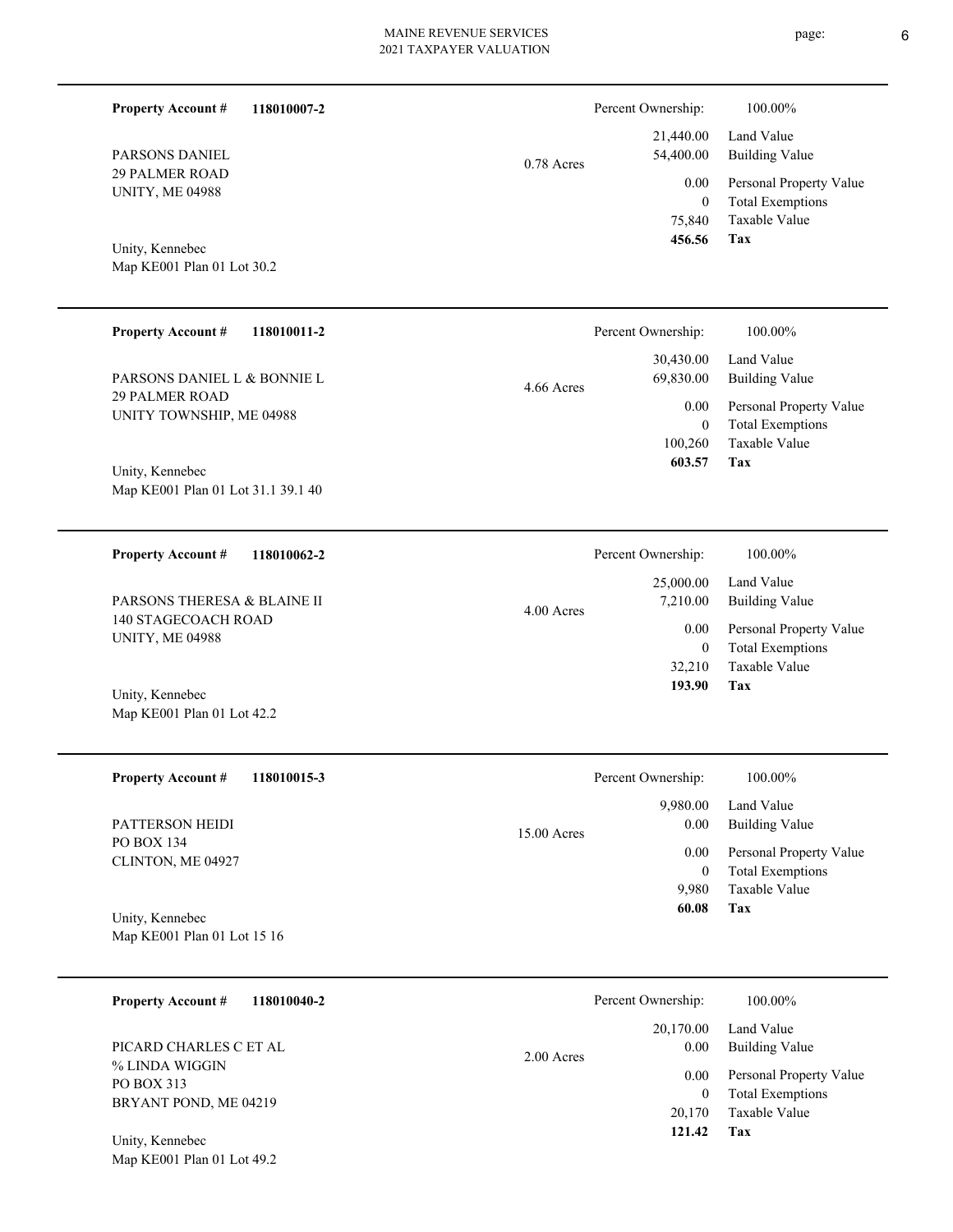page: 7

| <b>Property Account #</b><br>118010022-1                                     |               | Percent Ownership:                    | 100.00%                                                                    |
|------------------------------------------------------------------------------|---------------|---------------------------------------|----------------------------------------------------------------------------|
| PICARD EDWARD J & ELENA R                                                    | $25.00$ Acres | 9,680.00<br>0.00                      | Land Value<br><b>Building Value</b>                                        |
| 955 WATERVILLE RD<br>UNITY, ME 04988-3333                                    |               | 0.00                                  | Personal Property Value                                                    |
| FARMLAND 2012                                                                |               | $\mathbf{0}$<br>9,680<br>58.27        | <b>Total Exemptions</b><br>Taxable Value<br><b>Tax</b>                     |
| Unity, Kennebec<br>Map KE001 Plan 01 Lot 49.1 50 50.1                        |               |                                       |                                                                            |
| <b>Property Account #</b><br>118010023-1                                     |               | Percent Ownership:                    | 100.00%                                                                    |
| PICARD EDWARD J & ELENA R                                                    |               | 30,100.00<br>223,960.00               | Land Value<br><b>Building Value</b>                                        |
| 955 WATERVILLE RD<br>UNITY, ME 04988-3333<br>Unity, Kennebec                 | 11.68 Acres   | 0.00<br>25,000<br>229,060<br>1,378.94 | Personal Property Value<br><b>Total Exemptions</b><br>Taxable Value<br>Tax |
| Map KE001 Plan 01 Lot 48.1 48.2<br>Homestead Exemption \$25000               |               |                                       |                                                                            |
| <b>Property Account #</b><br>118010043-1                                     |               | Percent Ownership:                    | 100.00%                                                                    |
| PICARD EDWARD J & ELENA R                                                    | 100.00 Acres  | 59,575.00<br>6,010.00                 | Land Value<br><b>Building Value</b>                                        |
| 955 WATERVILLE RD<br>UNITY, ME 04988-3333                                    |               | 0.00<br>$\mathbf{0}$                  | Personal Property Value<br><b>Total Exemptions</b>                         |
| Farmland 2010                                                                |               | 65,585<br>394.82                      | Taxable Value<br>Tax                                                       |
| Unity, Kennebec<br>Map KE001 Plan 01 Lot 43                                  |               |                                       |                                                                            |
| <b>Property Account #</b><br>118010048-1                                     |               | Percent Ownership:                    | 100.00%                                                                    |
| PICARD EDWARD J & ELENA R                                                    | 9.00 Acres    | 4,304.00<br>0.00                      | Land Value<br><b>Building Value</b>                                        |
| 955 WATERVILLE RD<br>UNITY, ME 04988-3333                                    |               | 0.00<br>$\mathbf{0}$                  | Personal Property Value<br><b>Total Exemptions</b>                         |
| FARMLAND 2012                                                                |               | 4,304<br>25.91                        | Taxable Value<br>Tax                                                       |
| Unity, Kennebec<br>Map KE001 Plan 01 Lot 42                                  |               |                                       |                                                                            |
| 118010049-3<br><b>Property Account #</b>                                     |               | Percent Ownership:                    | 100.00%                                                                    |
| PICARD MICHAEL                                                               | 5.50 Acres    | 25,990.00<br>100,430.00               | Land Value<br><b>Building Value</b>                                        |
| 1042 WATERVILLE ROAD<br><b>UNITY, ME 04988</b>                               |               | 0.00<br>25,000<br>101,420<br>610.55   | Personal Property Value<br><b>Total Exemptions</b><br>Taxable Value<br>Tax |
| Unity, Kennebec<br>Map KE001 Plan 01 Lot 42.1<br>Homestead Exemption \$25000 |               |                                       |                                                                            |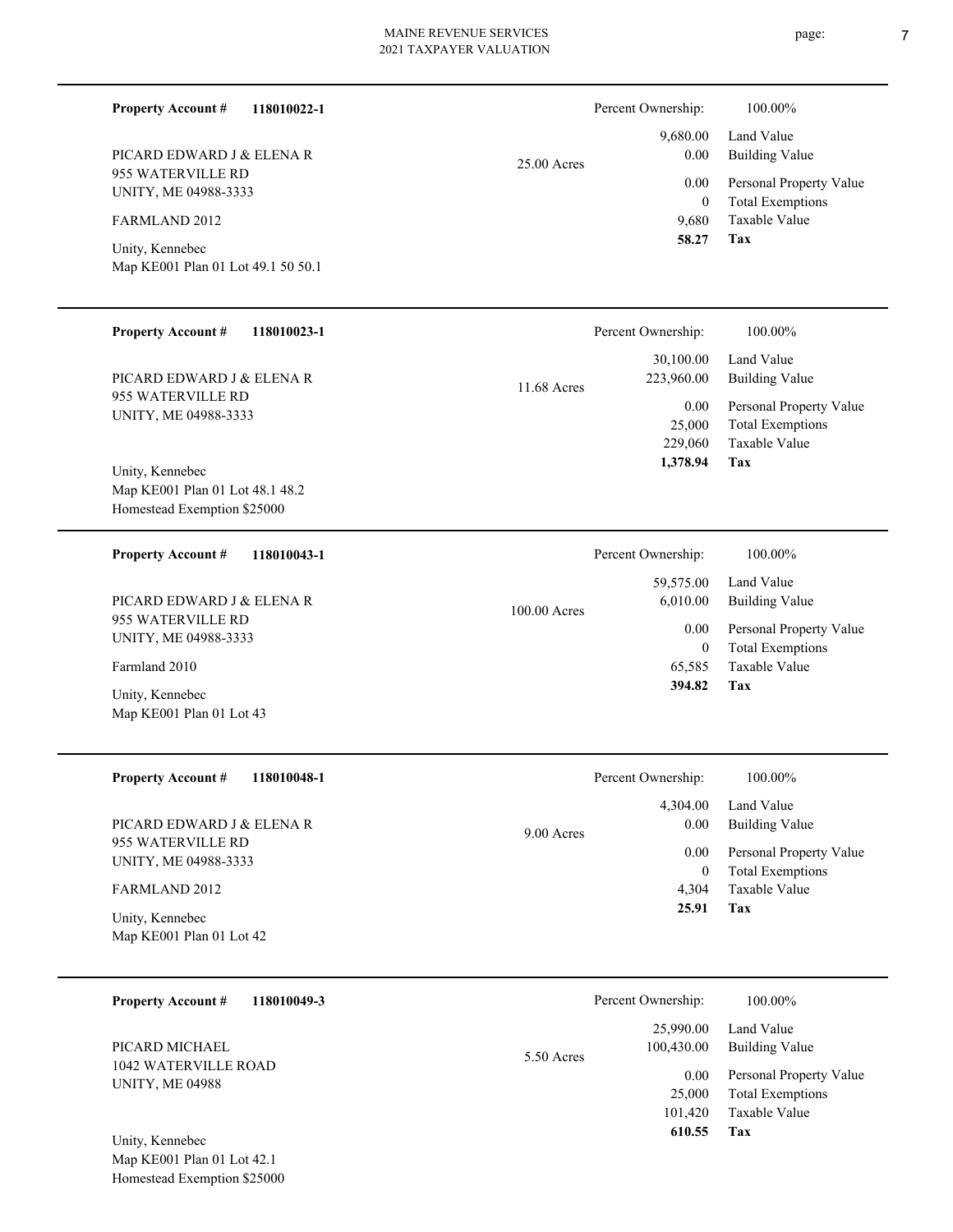| <b>Property Account #</b>                                                                       | 118010012-2 |                            | Percent Ownership:                              | 100.00%                                                                    |
|-------------------------------------------------------------------------------------------------|-------------|----------------------------|-------------------------------------------------|----------------------------------------------------------------------------|
| RAYMOND MARK A & CYNTHIA A                                                                      |             | Tree Growth<br>98.00 Acres | 62,605.00<br>135,330.00                         | Land Value<br><b>Building Value</b>                                        |
| 986 WATERVILLE ROAD<br><b>UNITY, ME 04988</b><br>Unity, Kennebec<br>Map KE001 Plan 01 Lot 45 46 |             |                            | 0.00<br>$\boldsymbol{0}$<br>197,935<br>1,191.57 | Personal Property Value<br><b>Total Exemptions</b><br>Taxable Value<br>Tax |
|                                                                                                 |             |                            |                                                 |                                                                            |
| <b>Property Account #</b>                                                                       | 118010001-2 |                            | Percent Ownership:                              | 100.00%                                                                    |
| REED ANDREW C & GAYLE A                                                                         |             | 8.00 Acres                 | 5,320.00<br>0.00                                | Land Value<br><b>Building Value</b>                                        |
| PO BOX 29<br><b>UNITY, ME 04988</b>                                                             |             |                            | 0.00                                            | Personal Property Value                                                    |
|                                                                                                 |             |                            | $\mathbf{0}$<br>5,320                           | <b>Total Exemptions</b><br><b>Taxable Value</b>                            |
| Unity, Kennebec                                                                                 |             |                            | 32.03                                           | Tax                                                                        |
| Map KE001 Plan 01 Lot 51                                                                        |             |                            |                                                 |                                                                            |
| <b>Property Account #</b>                                                                       | 118010008-1 |                            | Percent Ownership:                              | 100.00%                                                                    |
|                                                                                                 |             |                            | 136,680.00                                      | Land Value                                                                 |
| REYNOLDS GERALDINE MAE<br>1127 WATERVILLE RD                                                    |             | 171.95 Acres               | 46,210.00                                       | <b>Building Value</b>                                                      |
| UNITY, ME 04988-9735                                                                            |             |                            | 0.00<br>31,000                                  | Personal Property Value<br><b>Total Exemptions</b>                         |
|                                                                                                 |             |                            | 151,890                                         | Taxable Value                                                              |
| Unity, Kennebec                                                                                 |             |                            | 914.38                                          | Tax                                                                        |
| Map KE001 Plan 01 Lot 32                                                                        |             |                            |                                                 |                                                                            |
| Homestead Exemption \$25000; Veterans Widow/Child Exemption \$6000                              |             |                            |                                                 |                                                                            |
| <b>Property Account #</b>                                                                       | 118010024-2 |                            | Percent Ownership:                              | 100.00%                                                                    |
|                                                                                                 |             |                            |                                                 |                                                                            |

| $110 \mu U$ , $100 \mu U \pi$<br>1100100272                                | T CIUCHIL O WHOLSHIP. |                        | 100.0070                     |
|----------------------------------------------------------------------------|-----------------------|------------------------|------------------------------|
| <b>REYNOLDS INEZ</b><br>214 REYNOLDS RD<br><b>UNITY TWP, ME 04988-3328</b> | $6.00$ Acres          | 24,330.00<br>70,670.00 | Land Value<br>Building Value |
|                                                                            |                       | 0.00                   | Personal Property Value      |
|                                                                            |                       | 31,000                 | <b>Total Exemptions</b>      |
|                                                                            |                       | 64,000                 | Taxable Value                |
| Unity, Kennebec                                                            |                       | 385.28                 | Tax                          |
|                                                                            |                       |                        |                              |

Map KE001 Plan 01 Lot 53 Homestead Exemption \$25000; Veterans Widow/Child Exemption \$6000

| 118010059-3<br><b>Property Account #</b>                               | Percent Ownership:                 | 100.00%                                            |
|------------------------------------------------------------------------|------------------------------------|----------------------------------------------------|
| REYNOLDS TROY D & SHARIE L<br>235 REYNOLDS ROAD<br>UNITY TWP, ME 04988 | 25,970.00<br>0.00<br>$22.00$ Acres | Land Value<br><b>Building Value</b>                |
|                                                                        | 0.00<br>$\overline{0}$             | Personal Property Value<br><b>Total Exemptions</b> |
| Unity, Kennebec                                                        | 25,970<br>156.34                   | Taxable Value<br>Tax                               |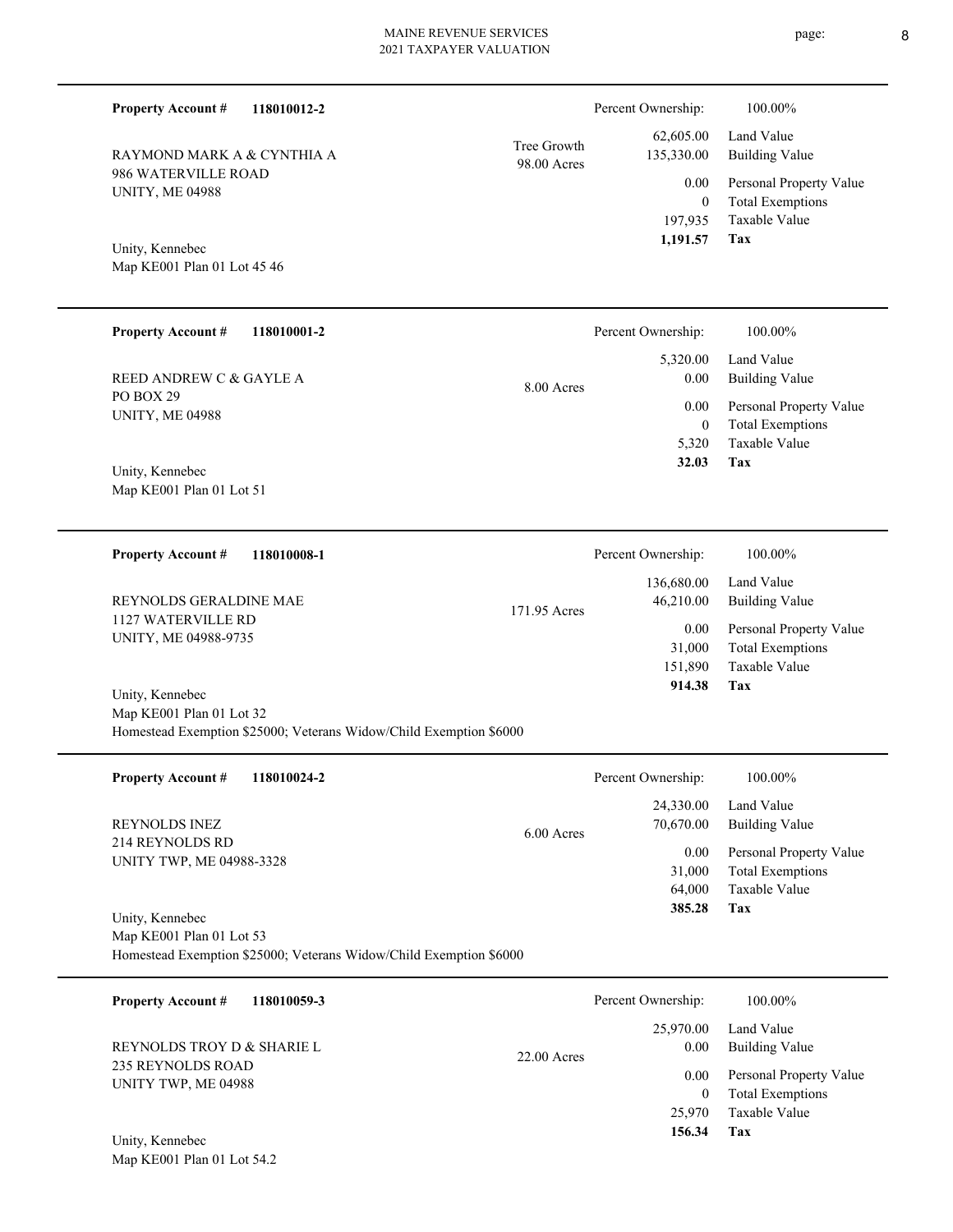Map KE001 Plan 01 Lot 54.1 Homestead Exemption \$25000 Unity, Kennebec

**118010056-2**

**118010013P-3**

**118010026-1**

REYNOLDS TROY D & SHARIE L EELLS

% CHARTER COMMUNICATIONS TAX DEPARTMENT PO BOX 74 BÆ LEASED DISH ANTENNA<br>CHARLOTTE, NC 28241-7647 Map KE001 Unity, Kennebec SPECTRUM NORTHEAST LLC

235 REYNOLDS RD UNITY, ME 04988

**Property Account #**

**Property Account #**

20 SOUTH GARAND STREET STUART RICHARD C II

Map KE001 Plan 01 Lot 34 35 Unity, Kennebec

WINSLOW, ME 04901

**Property Account #**

**118010061-3 Tax** Taxable Value Total Exemptions Building Value Land Value PO BOX 2423 WATERVILLE, ME 04901 **Property Account #** Map KE001 Plan 01 Lot 30.3 Unity, Kennebec WADLEIGH CASEY 80,960 0  **487.38** 25,660.00 55,300.00 0.00 5.0 Percent Ownership:  $100.00\%$ 

**118010033-1 Tax** Taxable Value Total Exemptions Personal Property Value Building Value Land Value 195 WARREN HILL RD SMITHFIELD, ME 04978 **Property Account #** Unity, Kennebec WARREN PAUL H 5,320 0  **32.03** 5,320.00 0.00 0.00 8.00 Acres Percent Ownership: 100.00%

Map KE001 Plan 01 Lot 6

| Percent Ownership:      | 100.00%                             |
|-------------------------|-------------------------------------|
| 26,330.00<br>140,630.00 | Land Value<br><b>Building Value</b> |
| 0.00                    | Personal Property Value             |
| 25,000                  | <b>Total Exemptions</b>             |
| 141,960                 | Taxable Value                       |
| 854.60                  | Tax                                 |
|                         |                                     |

|               | 0.00               | Tax                     |
|---------------|--------------------|-------------------------|
|               |                    |                         |
|               |                    |                         |
|               | Percent Ownership: | 100.00%                 |
|               | 27,960.00          | Land Value              |
| $25.00$ Acres | 0.00               | <b>Building Value</b>   |
|               | 0.00               | Personal Property Value |
|               | $\theta$           | <b>Total Exemptions</b> |
|               | 27,960             | Taxable Value           |
|               | 168.32             | Tax                     |

 0 0

 0.00 0.00 0.00

Percent Ownership:  $100.00\%$ 

Taxable Value Total Exemptions Personal Property Value

Building Value Land Value

|          | Percent Ownership: | 100.00%                 |
|----------|--------------------|-------------------------|
|          | 25,660.00          | Land Value              |
| 00 Acres | 55,300.00          | <b>Building Value</b>   |
|          | 0.00               | Personal Property Value |
|          | 0                  | <b>Total Exemptions</b> |
|          | 80,960             | Taxable Value           |
|          | 487.38             | Tax                     |
|          |                    |                         |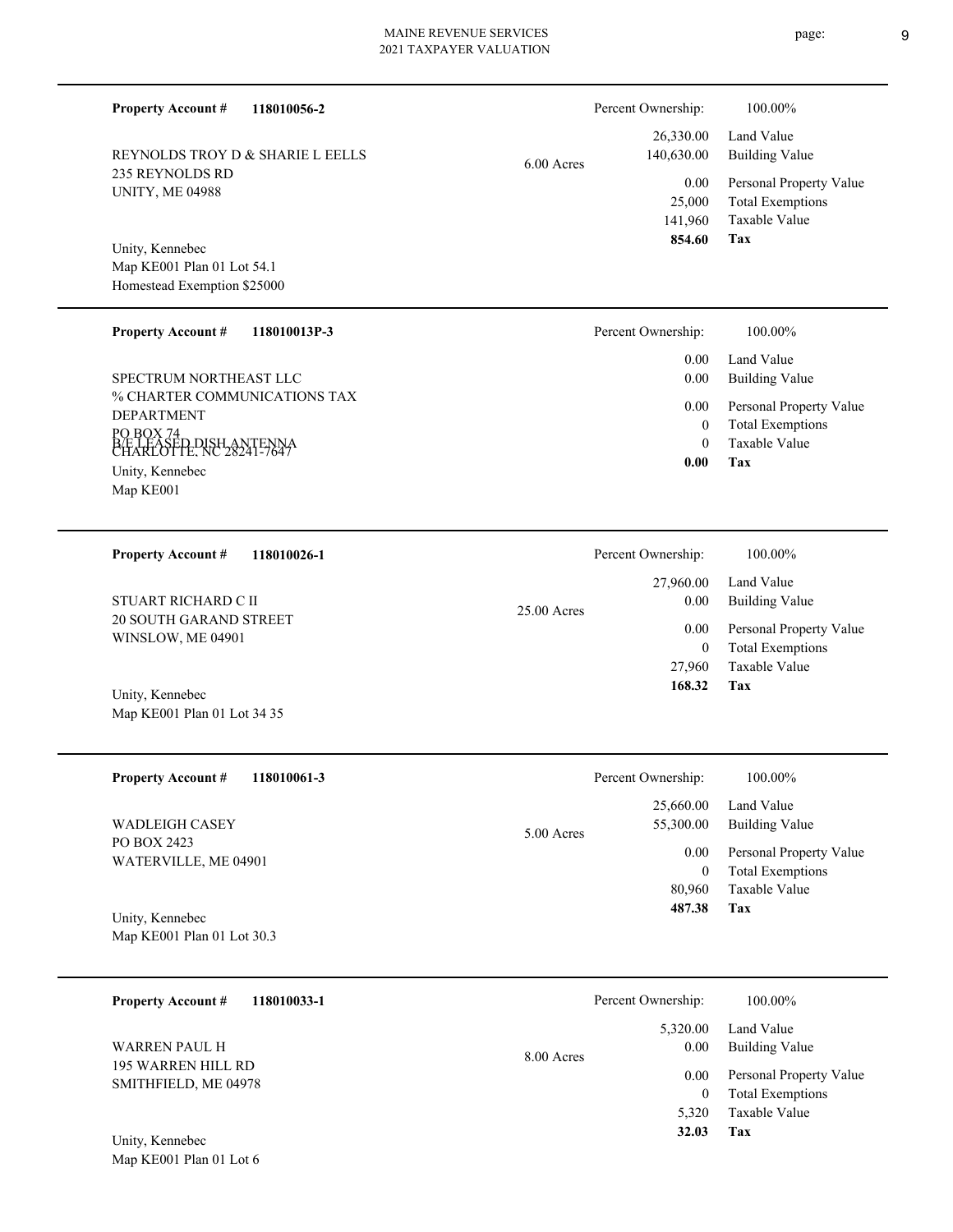| Percent Ownership: | 100.00%                 |
|--------------------|-------------------------|
| 49,400.00          | Land Value              |
| 71,010.00          | Building Value          |
| 0.00               | Personal Property Value |
| 25,000             | <b>Total Exemptions</b> |
| 95.410             | Taxable Value           |
| 574.37             | Tax                     |
|                    | $40.70$ Acres           |

Map KE001 Plan 01 Lot 39 Homestead Exemption \$25000 Unity, Kennebec